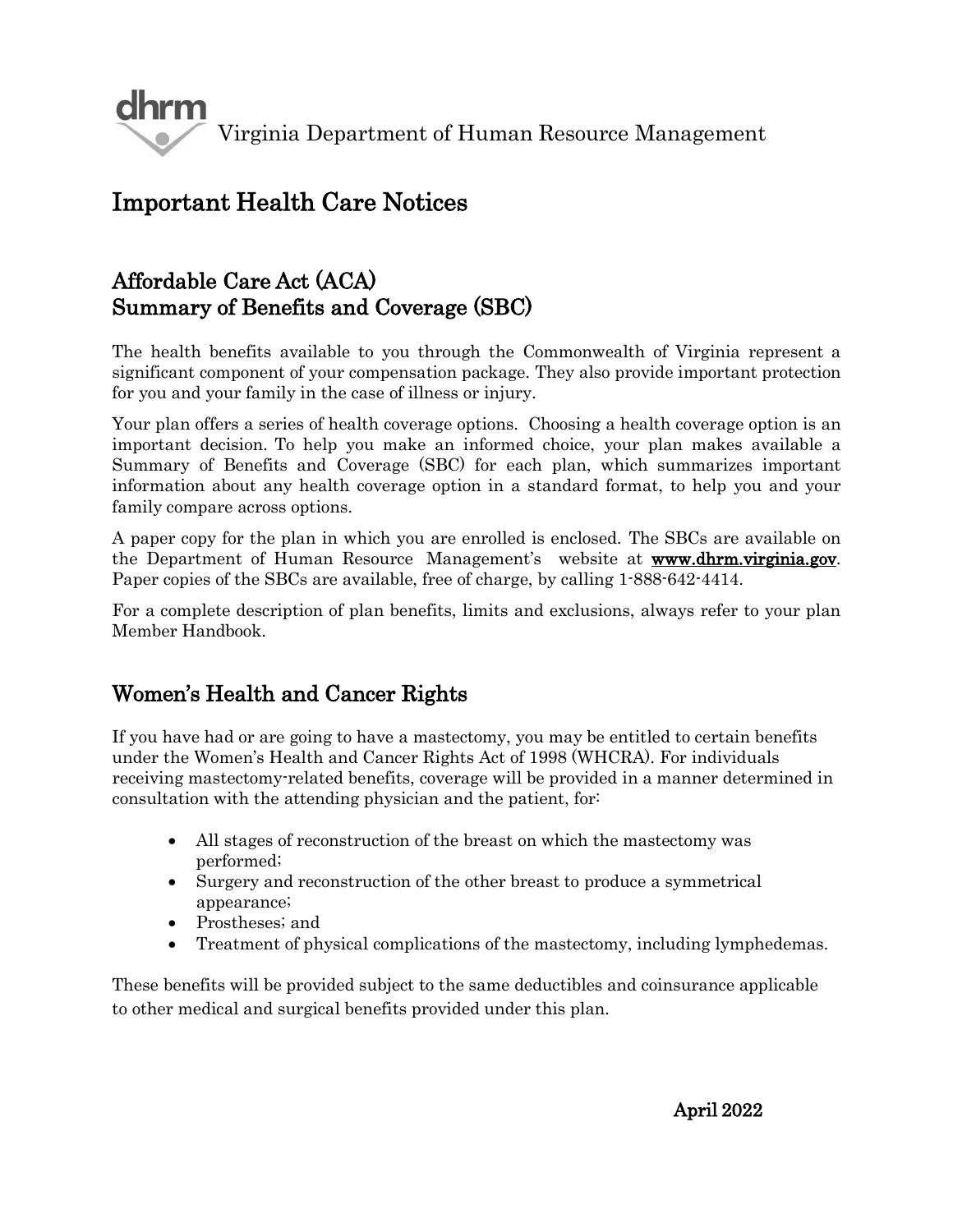## HIPAA Special Enrollment Notice

If you are declining enrollment for yourself or your dependents (including your spouse) because of other health insurance or group health plan coverage, under a *HIPAA Special* Enrollment you may be able to enroll yourself and your dependents in this plan if:

- you or your dependents lose eligibility for that other coverage (or if the employer stopped contributing towards your or your dependents' other coverage). However, you must request enrollment within 60 days of the date your or your dependents' other coverage ends (or after the employer stops contributing toward the other coverage).
- you have a new dependent as a result of marriage, birth, adoption, or placement for adoption, you may be able to enroll yourself and all eligible dependents. However, you must request enrollment within 60 days of the marriage, birth, adoption or placement for adoption.
- you or your dependent lose coverage in Medicaid or the State Children's Health Insurance Program (SCHIP) and you request coverage under the plan within 60 days of the time your coverage ends; or
- you or your dependent become eligible for a Medicaid or SCHIP premium assistance subsidy and you request coverage under the plan within 60 days of the date of your eligibility is determined.

To request a *HIPAA Special Enrollment* or obtain more information, contact your agency Benefits Administrator.

## Health Benefits Notices

Upon enrollment in COVA Care, COVA HealthAware, COVA HDHP, Optima Health, Kaiser Permanente, or the Medical Flexible Spending Account, you should receive from your agency Benefits Administrator a copy of the Office of Health Benefits Notice of Privacy Practices, an Extended Coverage (COBRA) General Notice, and a Medicare Part D Notice of Creditable Coverage.

If you do not receive your notice, please contact your benefits office or visit the DHRM Web site at [www.dhrm.virginia.gov t](http://www.dhrm.virginia.gov/)o obtain a copy.

#### See the Summary of Benefits and Coverage and CHIP Notice inserts included with this sheet in your Open Enrollment package.

#### Notice Regarding Wellness Program Plan Year July 1, 2022 through June 30, 2023

Voluntary wellness programs are available to all employees, retiree group participants and spouses enrolled in the COVA Care, COVA HealthAware, and COVA High Deductible Health Plans under the Commonwealth of Virginia Employee/Retiree Health Benefits Program. The programs are administered by the medical plan claims administrators, as noted below, according to federal rules permitting employer-sponsored wellness programs that seek to improve employee health or prevent disease, including the Americans with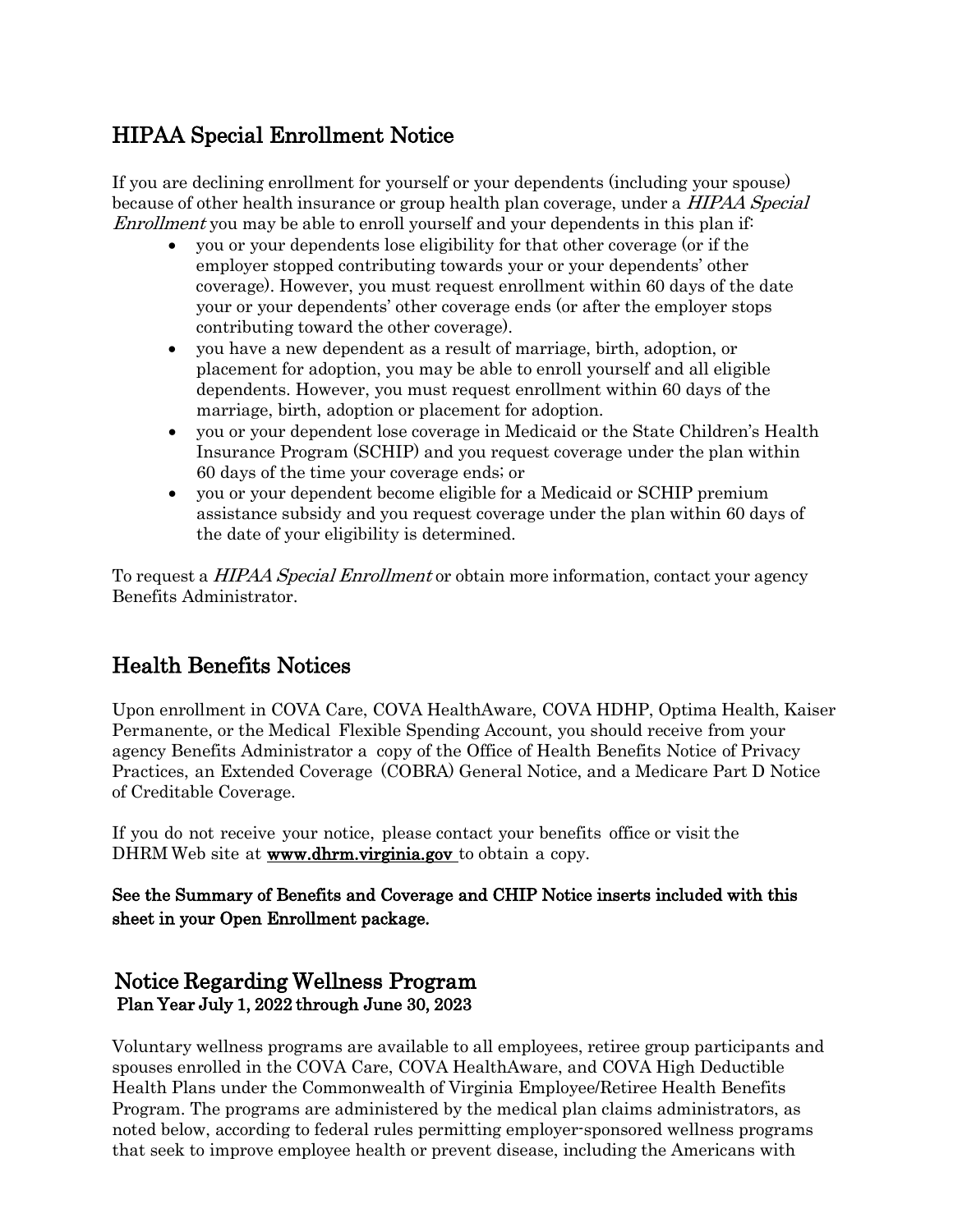Disabilities Act of 1990, the Genetic Information Nondiscrimination Act of 2008, and the Health Insurance Portability and Accountability Act, as applicable, among others. If you decide to participate in the wellness program that is available to you, you can choose to complete a voluntary online health risk assessment or "HRA" that asks a series of questions about your health-related activities and behaviors and whether you have or had certain medical conditions (e.g., cancer, diabetes, or heart disease). Completion of the HRA by employees/retirees and their enrolled spouses in the COVA Care or COVA HealthAware Plans will result in earning a premium reward, which is a reduction in the monthly health plan premium contribution. You are not required to complete the HRA or to participate in other medical examinations. However, employees/retirees and enrolled spouses who choose to participate in the wellness program by completing the HRA will earn an incentive of \$17 per month for each completed HRA. The premium reduction will be effective based on the date the HRA is completed. Although you are not required to complete the HRA, only employees/retirees and spouses who do so will earn a premium reward.

Additional incentives are available for employees and spouses enrolled in the COVA Care and COVA HealthAware Plans who participate in certain health-related activities as listed at the end of this Notice. These programs are described in detail in your Member Handbook. If you are unable to participate in any of the health-related activities required to earn an incentive, you may be entitled to a reasonable accommodation or an alternative standard. You may request a reasonable accommodation or an alternative standard by contacting the Department of Human Resource Management's Office of Heath Benefits by email at **ohb@dhrm.virginia.gov** or by telephone at 888-642-4414. Employees/retirees and enrolled spouses in the COVA High Deductible Health Plan may participate in these wellness programs, but no incentive is available. The information from your HRA or health plan claims will be used to provide you with information to help you understand your current health and potential risks. It may also be used to offer services through the wellness program, such as those listed at the end of this Notice, or other information that provides personalized health guidance. You are also encouraged to share your results or concerns with your own doctor.

#### Protections from Disclosure of Medical Information

We are required by law to maintain the privacy and security of your personally identifiable health information. Although the wellness program and the Commonwealth of Virginia Employee and Retiree Health Benefits Program may use aggregate information it collects to design a program based on identified health risks in the workplace, claims administrators will never disclose any of your personal information either publicly or to the employer, except as necessary to respond to a request from you for a reasonable accommodation needed to participate in the wellness program, or as expressly permitted by law. Medical information that is provided in connection with the wellness program and that personally identifies you will not be provided to your supervisors or managers and may never be used to make decisions regarding your employment.

Your health information will not be sold, exchanged, transferred, or otherwise disclosed except to the extent permitted by law to carry out specific activities related to the wellness program, and you will not be asked or required to waive the confidentiality of your health information as a condition of participating in the wellness program or receiving an incentive. Anyone who receives your information for purposes of providing you services as part of the wellness program will abide by the same confidentiality requirements. Only your medical plan's claims administrator, which administers available wellness programs,